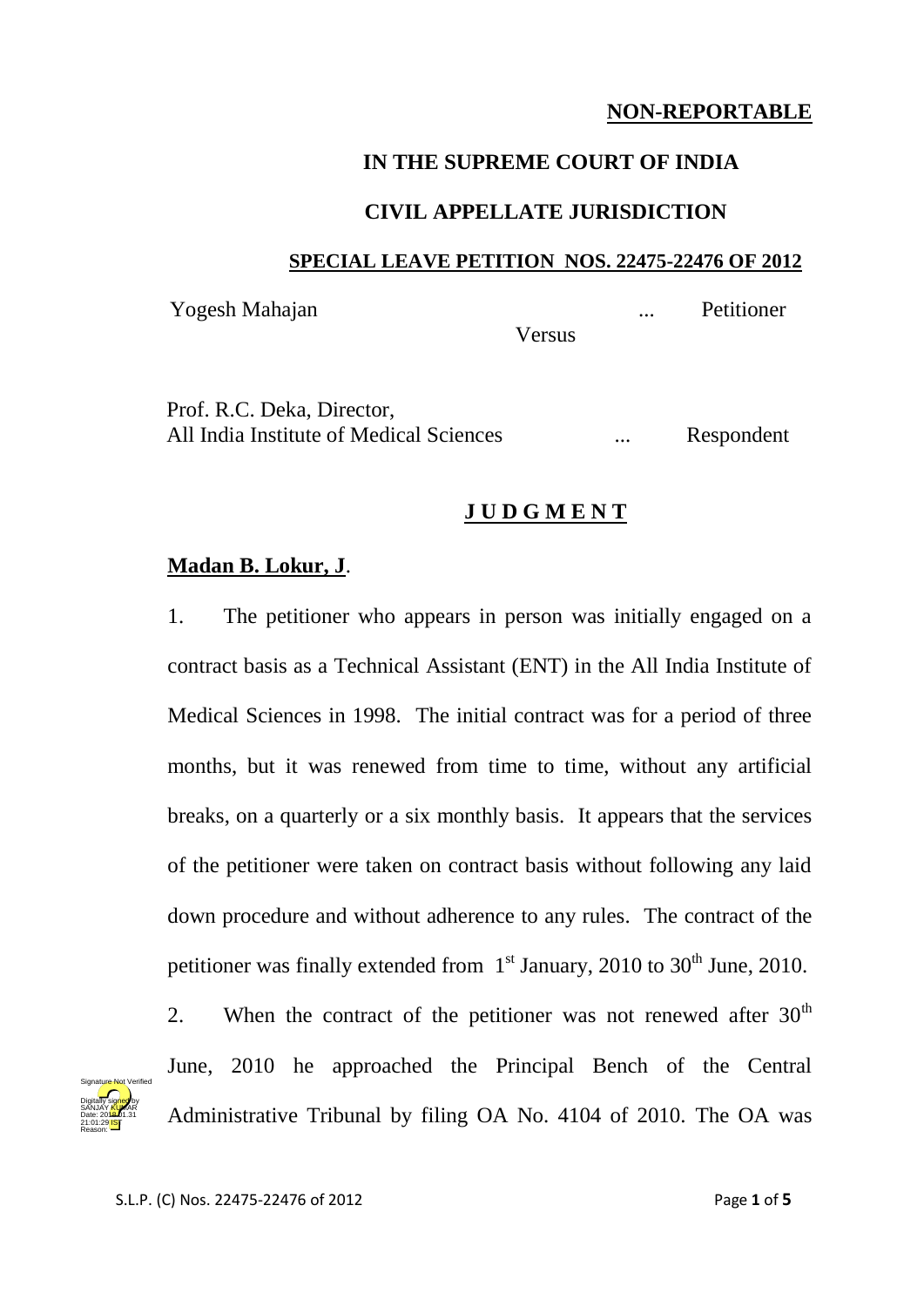subsequently amended, but the essential prayer of the petitioner was to the effect that the order dated  $24<sup>th</sup>$  November, 2010 passed by the All India Institute of Medical Sciences, declining to extend his contract ad hoc appointment by a further period of six months ought to be quashed.

3. By its judgement and order dated  $25<sup>th</sup>$  July, 2011 the Central Administrative Tribunal declined to grant this relief to the petitioner on the ground that he had no right to an extension of his services and further, he had no right to be regularised as a Technical Assistant since his appointment on a contractual basis or on an ad hoc basis was made without following any laid down procedure and without following any rules. In this regard, the Central Administrative Tribunal relied upon the decision of this Court in *Secretary, State of Karnataka v. Uma Devi (3)*<sup>1</sup>  The OA was accordingly dismissed.

4. Feeling aggrieved by the decision of the Central Administrative Tribunal, the petitioner preferred a review petition, but that too was dismissed. Eventually, the petitioner preferred a writ petition in the Delhi High Court being W.P. (C) No. 7870 of 2011. The High Court passed a brief order recording that reliance placed by the Central Administrative Tribunal on the decision of this Court in *Uma Devi* was correct. It was also recorded that the learned counsel for the All India Institute of

 1 (2006) 4 SCC 1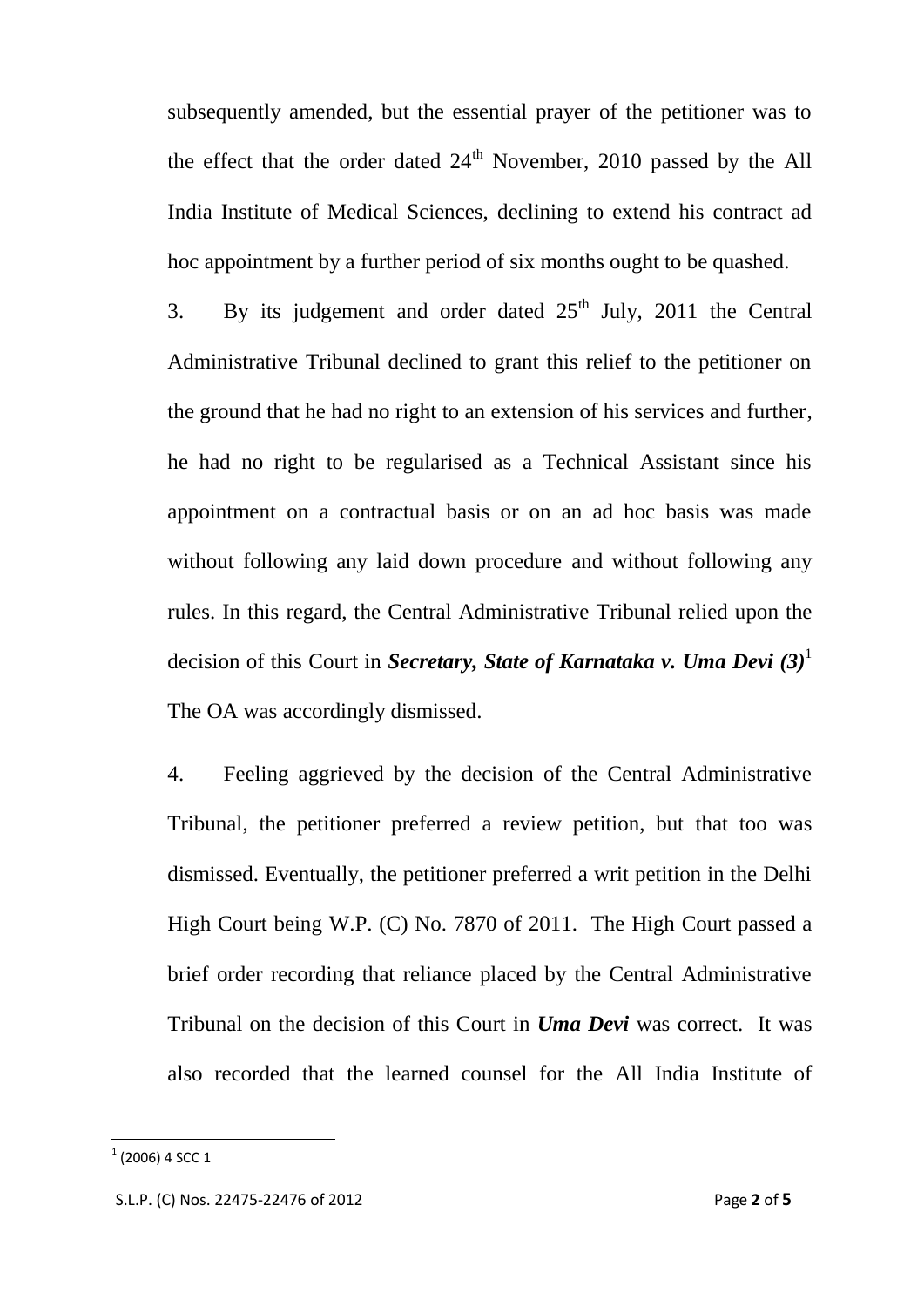Medical Sciences had stated that no contract employee in the ENT Department had been granted an extension after  $1<sup>st</sup>$  January, 2009. In these circumstances the High Court dismissed the writ petition of the petitioner by its order dated  $19<sup>th</sup>$  December, 2011. The petitioner preferred a review petition in the High Court, but that too was dismissed by an order dated  $24<sup>th</sup>$  January, 2012. In the circumstances, the petitioner has preferred the present petition.

5. We heard the petitioner, appearing in person, on  $17<sup>th</sup>$  January, 2018. He submitted that there was no reason why his services were not extended. Even though he had received a favourable recommendation for the continuance of his services. He contended that the decision of the All India Institute of Medical Sciences in not renewing his contract was arbitrary and unjustified. The petitioner also drew our attention to a communication dated  $22<sup>nd</sup>$  February, 2017 received by him from the All India Institute of Medical Sciences in response to a query made by him under the provisions of the Right to Information Act, 2005. In the communication, it was acknowledged that in May 2016 three persons were appointed to the post of Technical Assistant (ENT) after a walk-in interview. The contention of the petitioner was that under the circumstances, it was clear that the All India Institute of Medical Sciences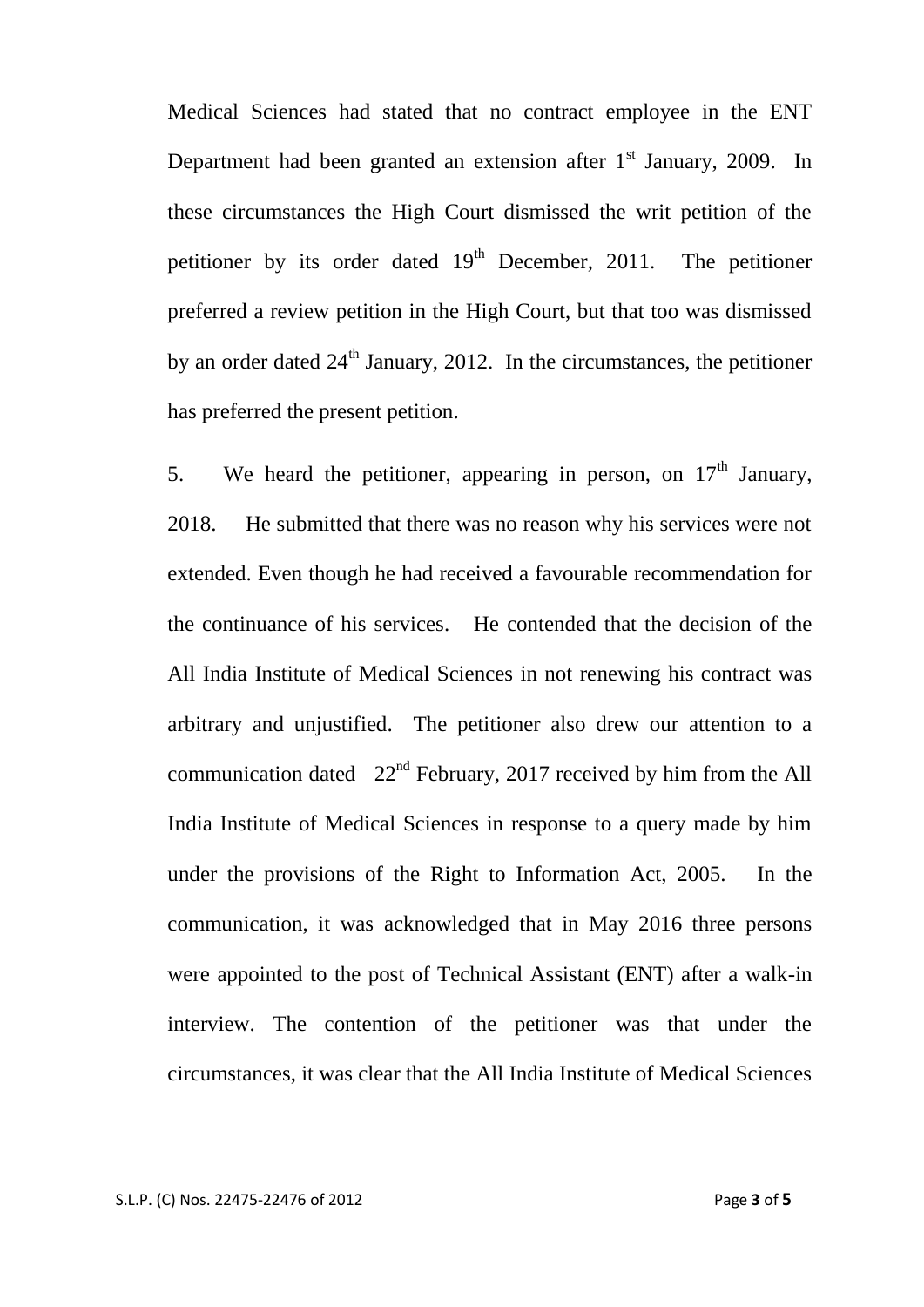needed the services of Technical Assistants and therefore there was no reason why his services were not extended.

6. It is settled law that no contract employee has a right to have his or her contract renewed from time to time. That being so, we are in agreement with the Central Administrative Tribunal and the High Court that the petitioner was unable to show any statutory or other right to have his contract extended beyond  $30<sup>th</sup>$  June, 2010. At best, the petitioner could claim that the concerned authorities should consider extending his contract. We find that in fact due consideration was given to this and in spite of a favourable recommendation having been made, the All India Institute of Medical Sciences did not find it appropriate or necessary to continue with his services on a contractual basis. We do not find any arbitrariness in the view taken by the concerned authorities and therefore reject this contention of the petitioner.

7. We are also in agreement with the view expressed by the Central Administrative Tribunal and the High Court that the petitioner is not entitled to the benefit of the decision of this Court in *Uma Devi*. There is nothing on record to indicate that the appointment of the petitioner on a contractual basis or on an ad hoc basis was made in accordance with any regular procedure or by following the necessary rules. That being so, no right accrues in favour of the petitioner for regularisation of his services.